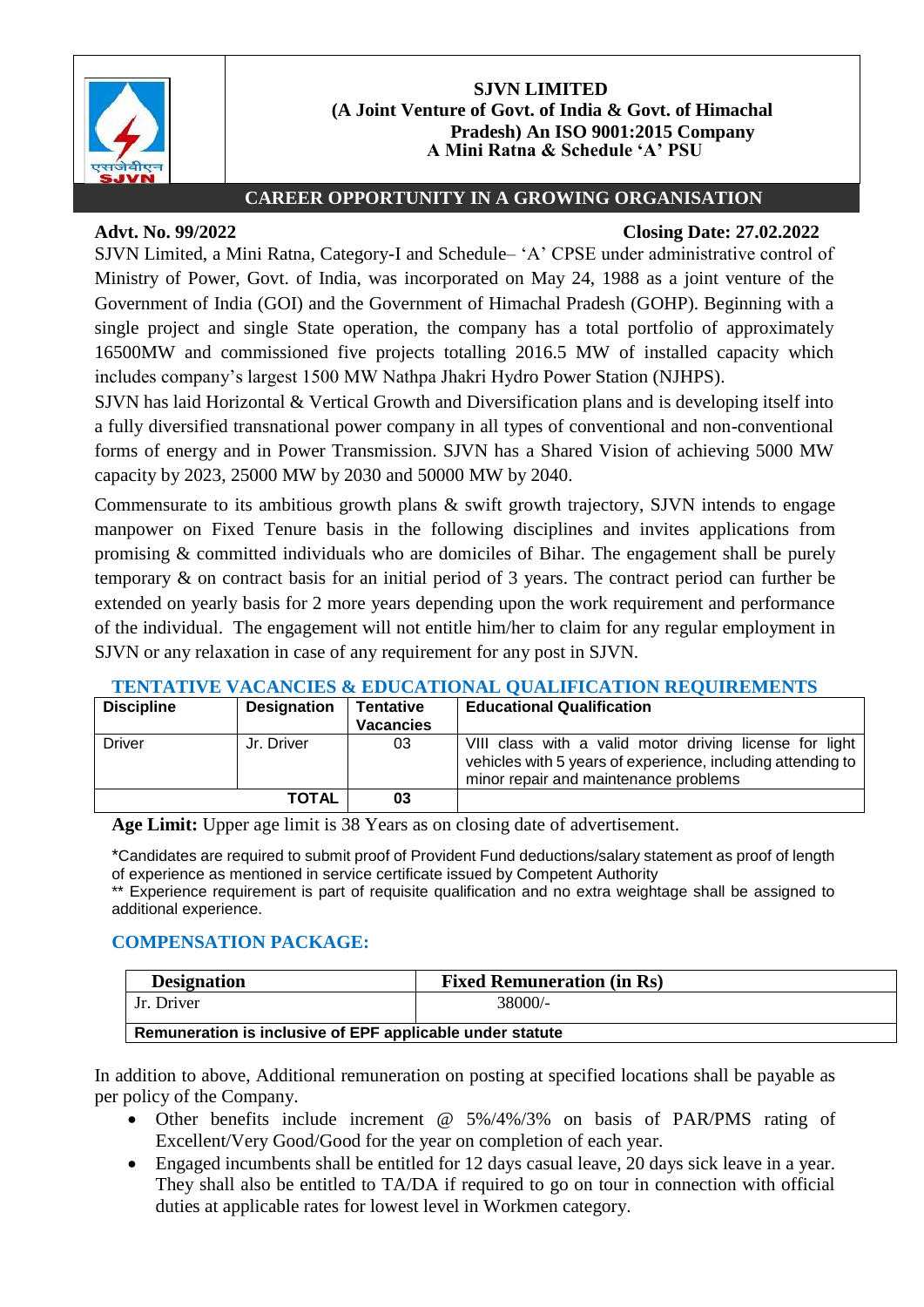- In addition, Medical facility to self for first year and self & family i.e. spouse & two dependent children during 2nd year and onwards shall be provided subject to maximum onemonth remuneration for OPD cases for each year. Engaged incumbents shall also be provided with medical insurance in case of IPD treatments during tenure of engagement upto Rs 7 Lakh.
- Engaged incumbents shall also be covered under SJVN's Employee Deposit Linked Insurance scheme and insured under Group Personal Accident Insurance Scheme.

|                   | <b>Designation</b> | <b>Tentative</b><br>No. of posts | <b>Reservations (including backlog)</b> |           |                     |                          |    |            |
|-------------------|--------------------|----------------------------------|-----------------------------------------|-----------|---------------------|--------------------------|----|------------|
| <b>Discipline</b> |                    |                                  | <b>SC</b>                               | <b>ST</b> | <b>OBC</b><br>(NCL) | <b>EWS</b>               | UR | <b>PWD</b> |
| <b>Driver</b>     | Jr. Driver         | 03                               | $\overline{\phantom{a}}$                |           | $\sim$              | $\overline{\phantom{a}}$ |    | --         |
| Total             |                    | 03                               | $\overline{\phantom{a}}$                |           |                     |                          |    | --         |

# **TENTATIVE RESERVATION**

# **Relaxations and concessions for SC/ST/Physically Challenged against reserved posts:**

- 1) Upper age relaxable by 5 years for SC/ST as applicable.
- 2) For Physically Challenged, upper age is relaxable by 10 years for General Category, 13 years for OBC and 15 years for SC/ST category.
- 3) For SC/ST/Physically Challenged, no application fee is payable.

## **Relaxation for OBC (Non-Creamy Layer):**

Upper age limit is relaxable by 3 years for only those candidates belonging to '**Non- Creamy Layer'**. Such candidates will be required to produce the requisite certificate, in the prescribed format of Government of India, from a competent authority issued in the current financial year or within 6 months.

The OBC candidates who belong to 'Creamy Layer' are not entitled for OBC concession and they have to indicate their category as 'General'.

#### **Ex-Servicemen:**

Age relaxation to Ex-servicemen shall be as applicable under the Ex-servicemen (Reemployment in Central Civil Services & Posts) Rules 1979 and further amendments. As per Government of India guidelines 14.5% posts are reserved for Ex-servicemen which includes 4.5% reservation for disabled ex-servicemen and dependent of servicemen killed in action.

#### **SELECTION PROCESS**

Selection process involves Written Test of 100 Marks through OMR Sheets, Trade Test (which shall be conducted by SJVN) & thereafter Document Verification. Merit for shortlisting of candidates to be called for Trade Test/document verification shall be drawn on the basis of marks scored in written test. The Trade Test shall be qualifying in nature i.e. the Candidate has to pass the Trade Test to be considered for Final selection. The test center for written test and trade test shall be BUXAR only.

| <b>Designation</b> | Part A                                                                 | Part B                                                                                                                                                                         |
|--------------------|------------------------------------------------------------------------|--------------------------------------------------------------------------------------------------------------------------------------------------------------------------------|
| Jr. Driver         | 50 Marks consisting of<br>questions related to<br>concerned discipline | 50 Marks consisting of questions related<br>to Quantitative Aptitude (20 questions),<br>General Knowledge / Awareness (20<br>questions), Logical Reasoning (10)<br>questions). |

The composition of Written Test for above mentioned posts shall be as under:

**PLACEMENT:** The engaged candidates can be placed anywhere in India or abroad, in any of the functions at Project/Stations or offices of SJVN.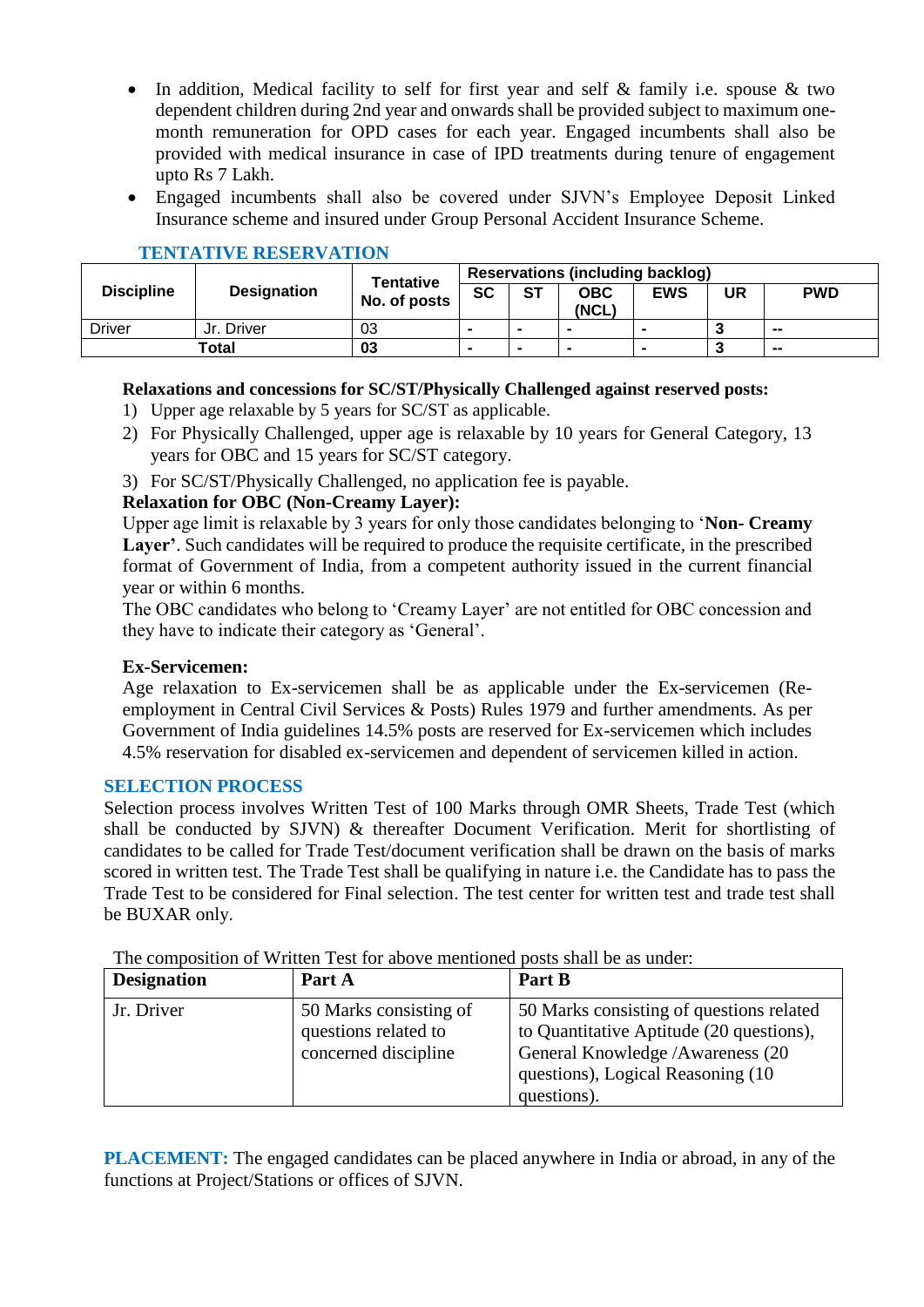## **GENERAL CONDITIONS:**

- **1.** Only Indian Nationals of age 18 years or above, who are domiciles of Bihar are eligible for applying.
- **2.** The candidate should ensure that he/she fulfils the eligibility criteria and other conditions mentioned in this advertisement as well as on the websit[e www.sjvn.nic.in. T](http://www.sjvn.nic.in/)he admission at Written Test/CBT/Trade Test/Document Verification stage will be purely provisional subject to satisfying the prescribed eligibility conditions. Mere issue of Admit Card / Call Letter to the candidate will not imply that his/her candidature has been finally cleared by SJVN. SJVN will take up verification of eligibility conditions with reference to original documents at the time of Document Verification.
- **3.** The engagement of candidate is purely temporary in nature & on contract basis for an initial period of 3 years. The contract period may further be extended on yearly basis for 2 more years depending upon the work requirement and performance of the candidates. The contractual engagement will automatically be terminated on expiry of 36 months or on completion of extended period. For all the mentioned posts, candidates should possess prescribed educational qualification which are from an Indian University/Institute recognized by appropriate authority.
- **4.** The contractual engagement will be regulated by Company's rules and administrative orders that may be enforced from time to time during the period of engagement
- **5.** The candidate engaged will not be entitled to claim for any regular employment in SJVN or any relaxations in case of any recruitment for regular posts in SJVN.
- **6.** In case it is detected at any stage that a candidate does not fulfil the eligibility criteria, his/her candidature shall be rejected/ cancelled without assigning any reason, thereof. Similarly, even after joining, if it is found that he/she has furnished any incorrect information or suppressed any material information, his/her services shall be summarily terminated.
- **7.** Persons working under Central/State Govt./Public Sector Undertakings have to produce No Objection Certificate (NOC) at the time of document verification, failing which they will not be considered for document verification.
- **8.** The candidates called for document verification will be reimbursed return 3rd Class AC Sleeper Rail Fare as per the rules of the company.
- **9.** The management reserves the right to increase/decrease the number of posts or not to fill up any of the posts or raise the minimum eligibility standards **/** cancel candidature of any candidate / or cancel engagement process without assigning any reason. Merely meeting the above qualifications shall not entitle a candidate to be called for selection process. For all the above posts, candidates should possess Educational qualification from recognized University/Institute of India and those candidates whose final results have been declared shall only be considered eligible. Result awaited candidates need not apply.
- **10.** Any legal proceedings in respect of any matter of claim or dispute arising out of this advertisement and/or an application in response thereto can be instituted only in Shimla and courts/tribunals/forums at Shimla only shall have sole and exclusive jurisdiction to try any such cause/dispute.